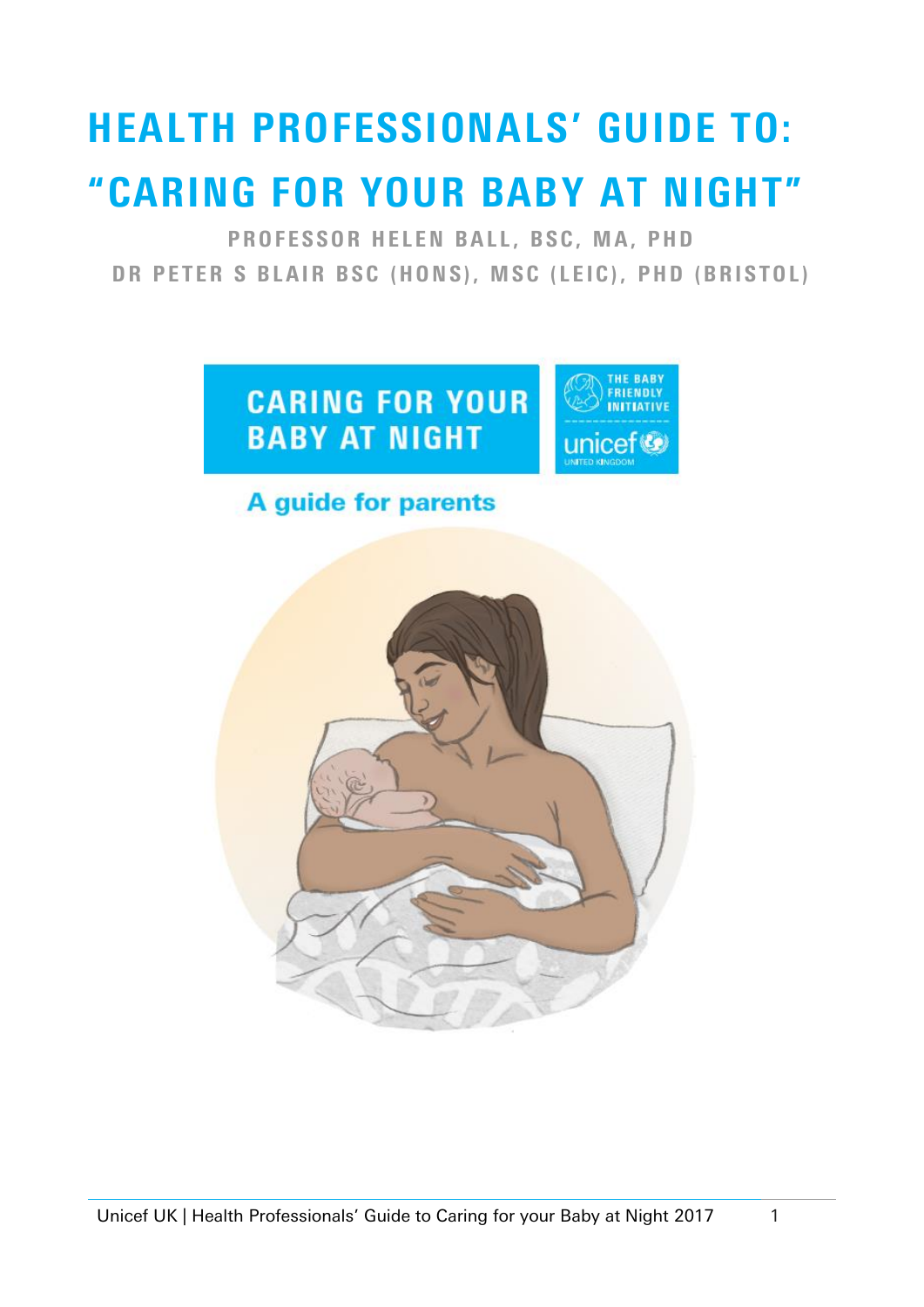## **INTRODUCTION**

This booklet is designed to provide some background for health professionals who are using the parents' leaflet Caring for your baby at night. It will set out the text of each page of the parents' leaflet and then provide the corresponding (referenced) text for health professionals.

# PARENTS' TEXT PAGES 2-4: CARING FOR YOUR BABY AT **NIGHT AND GETTING SOME REST**

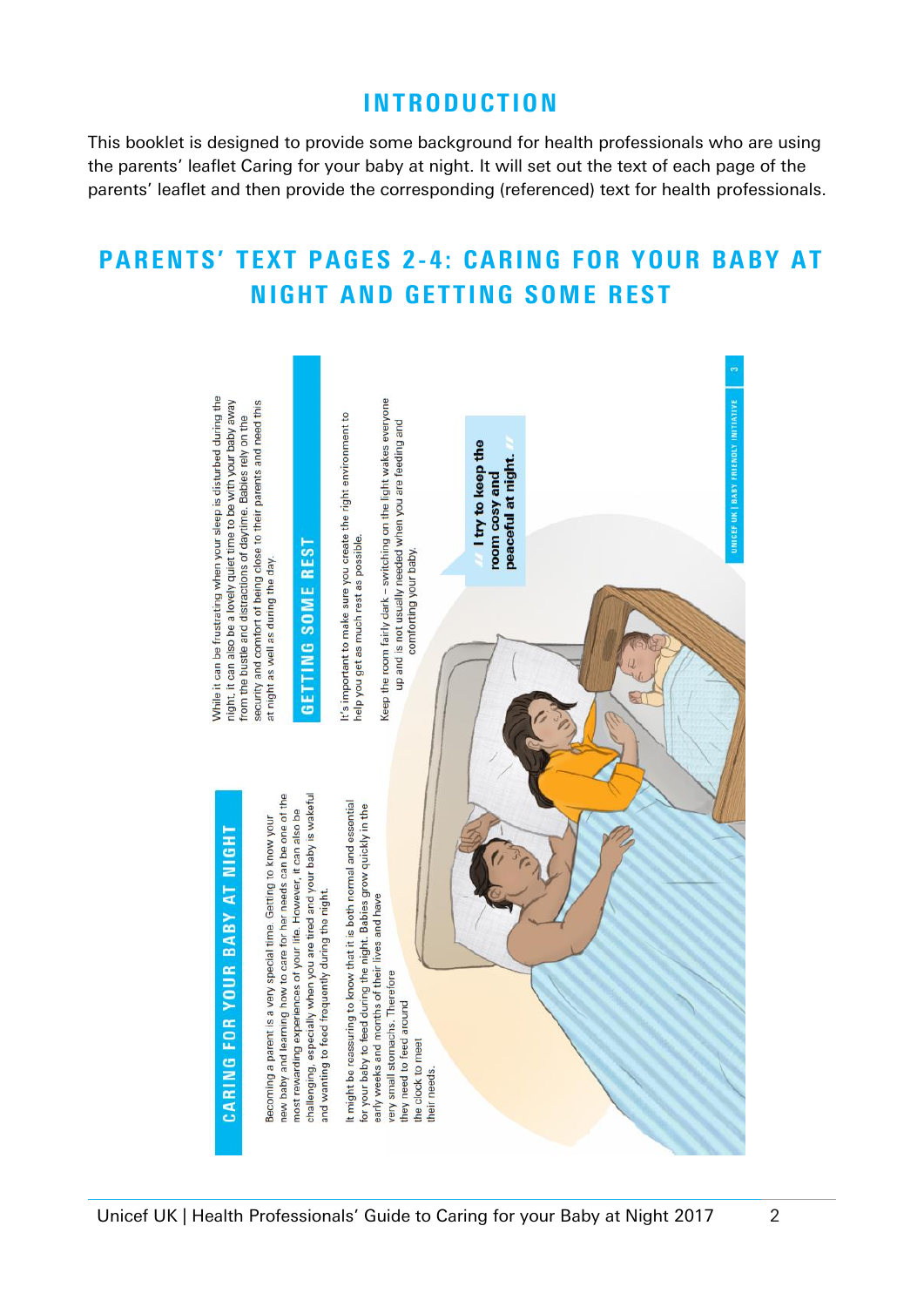Keep your baby close. The safest place for your baby to sleep is in a cot by the side of your bed. This means you can hear your baby and respond to her needs before she starts crying or becoming distressed, and reach her easily without having to get up.

Try not to stimulate your baby too much. As soon as she starts waking, offer her a feed so she doesn't get too upset and difficult to settle. Talk to her in a soft, quiet voice and avoid changing her nappy or clothing unless really necessary.

#### **EARLY FEEDING CUES**

- sucking fingers
- restlessness
- murmuring sounds

 $\overline{4}$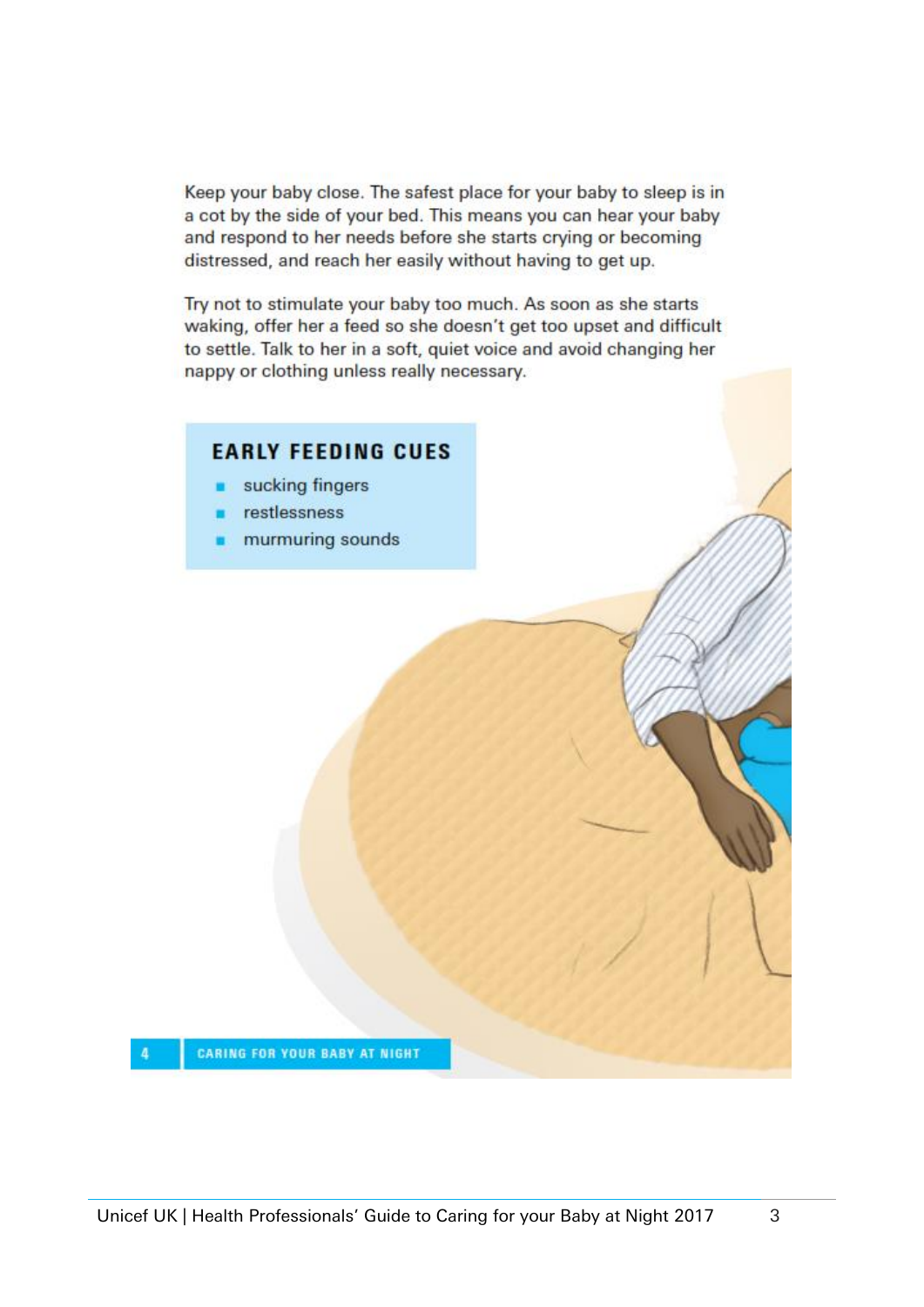# HEALTH PROFESSIONALS' GUIDE PAGES 2-4: CARING FOR YOUR BABY AT NIGHT AND GETTING SOME REST

Most young babies wake and feed frequently both day and night, regardless of whether they are breastfed or bottle fed. Parents need to know that this is normal behaviour, and not something that they should try and prevent.

It is important to take time to have a sensitive, empathetic conversation about how hard it can be to have broken sleep, whilst also providing information and tips to help parents cope. This can also be a good time to discuss how the night can be a special time for parents and their baby to have some quiet time together; you can introduce how these interactions will have a positive impact on the baby's brain development, making them feel safe and secure.

Find out more in our Building a Happy Baby Leaflet: [unicef.uk/happybaby.](https://www.unicef.org.uk/babyfriendly/baby-friendly-resources/leaflets-and-posters/building-a-happy-baby/?utm_source=shorturl&utm_medium=shorturl&utm_campaign=shorturl&utm_content=shorturl-happybaby)

However, this broken sleep means that tired parents can often fall asleep with their baby, especially at night, whatever their intention.

Therefore parents require full information regarding the various strategies for coping with their baby at night, along with the benefits and risks of all approaches such as bed-sharing, in order to allow for informed decision-making.

Minimal disturbance of a baby who has wakened only to be fed may result in the baby settling more quickly after the feed. During night feeds keeping the lights dimmed, minimising noise, speaking quietly and avoiding stimulating play will help the baby to begin to adapt to differences between day and night.<sup>1</sup>

All parents should be advised to keep their baby in their bedroom at night for at least the first six months, regardless of how the baby is fed. Having the baby sleep in a separate room to the mother is an established risk factor for Sudden Infant Death Syndrome (SIDS).<sup>2,3</sup>

"The safest place for your baby to sleep is in a cot by the side of your bed." The cot has to conform to British Safety Standards, whilst most other sleeping surfaces do not. Placing the cot at the side of the parental bed provides a safe environment whilst maintaining close observation of the baby.

Again, regardless of how the baby is fed, keeping the baby close should mean that the mother is able to respond to early feeding cues (restlessness, murmuring sounds, finger sucking) before baby wakes fully and begins to cry.

Unicef UK | Health Professionals' Guide to Caring for your Baby at Night 2017 4

<sup>-</sup><sup>1</sup> Sleep J, Gillham P, St James-Roberts I, Morris S. 2002 A randomized controlled trial to compare alternative strategies for preventing infant crying and sleep problems in the first 12 weeks: the COSI study. Primary Health Care Research & Development (2002), 3: 176-183 Cambridge University Press. <sup>2</sup> Carpenter RG, Irgens LM, Blair PS, England PD, Fleming P, Huber J, Jorch G, Schreuder P. Sudden unexplained infant death in 20 regions in Europe: case control study. Lancet. 2004 Jan 17; 363(9404):185-91.

<sup>3</sup> Blair PS, Platt MW, Smith IJ, Fleming PJ; CESDI SUDI Research Group. Sudden infant death syndrome and sleeping position in pre-term and low birth weight infants: an opportunity for targeted intervention. Arch Dis Child. 2006 Feb;91(2):101-6.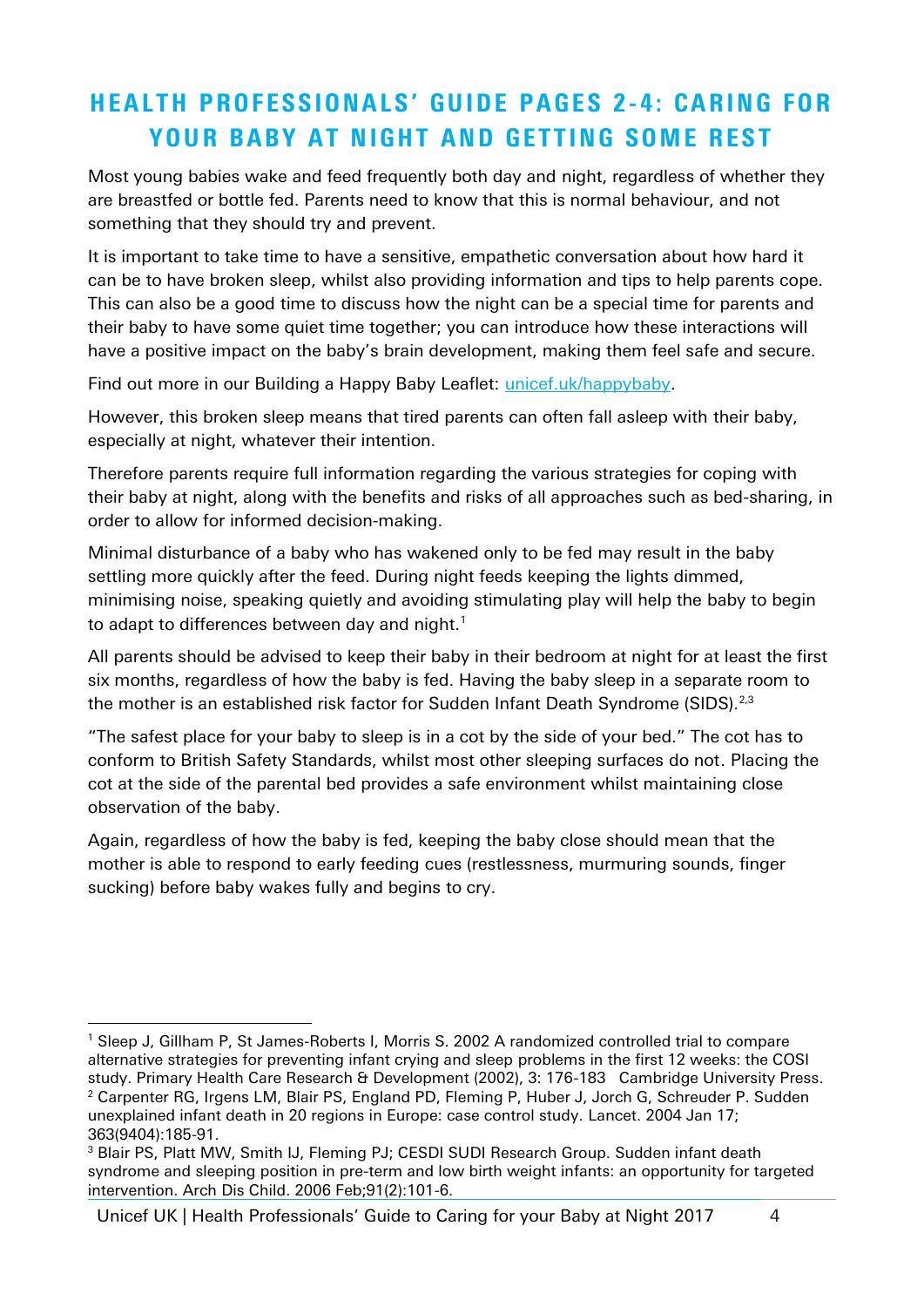## PARENTS' TEXT PAGE 5: BREASTFEEDING

## **BREASTFEEDING**

Many women choose to feed their baby whilst lying in bed. Ask your midwife or health visitor to help you find a safe and comfortable position and also see the safety information on page 9.



#### **TIPS FOR PARTNERS**

- Make sure your breastfeeding partner is comfortable.
- **Pass her things, so she** doesn't have to reach for them.
- Bring her drinks and snacks and make sure that she has a glass of water at hand as breastfeeding can be thirsty work.
- Give plenty of support - breastfeeding is important for your baby's and your partner's health.

UNICEF UK | BABY FRIENDLY INITIATIVE

 $5<sup>1</sup>$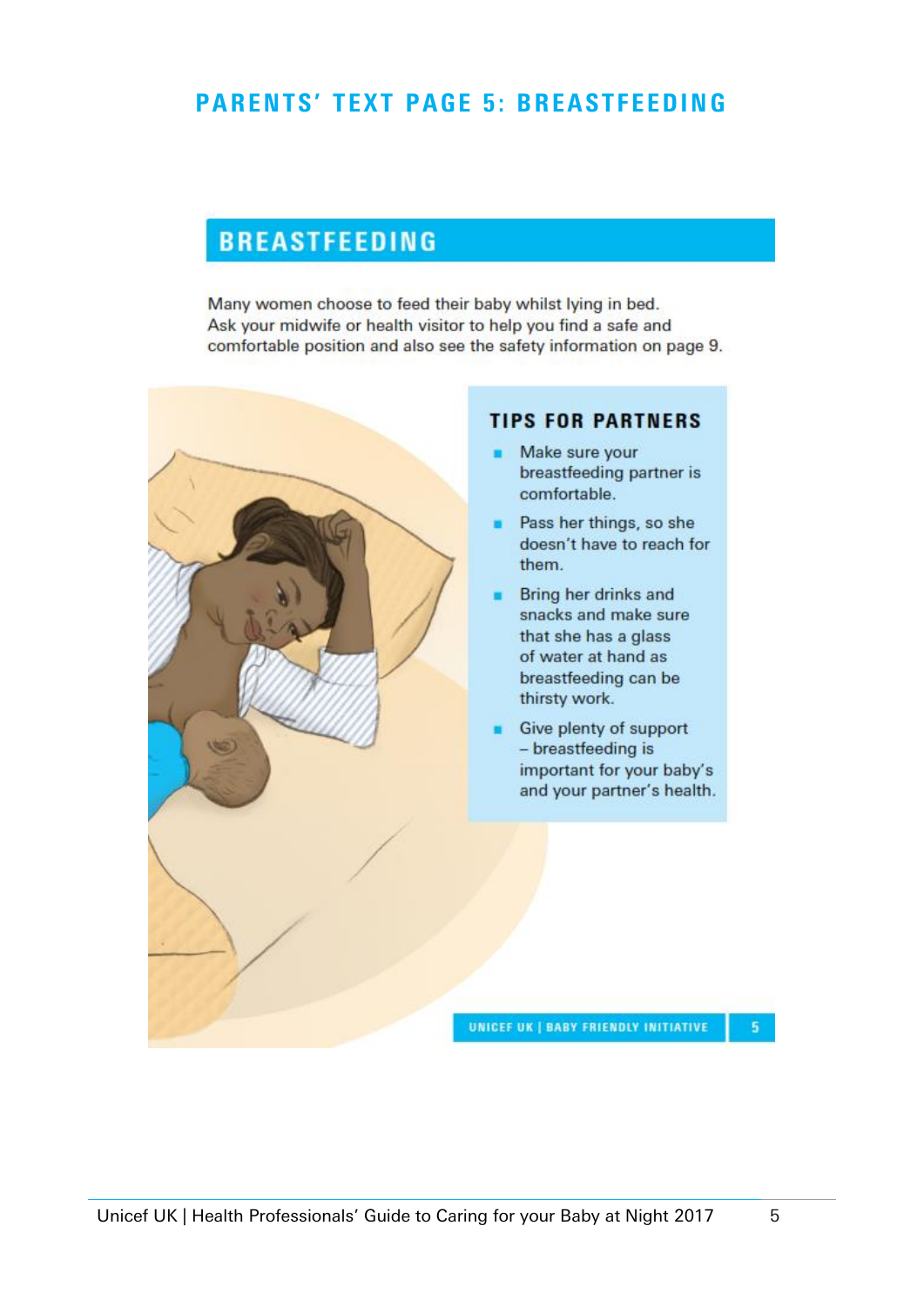# HEALTH PROFESSIONALS' GUIDE PAGE 5: **BREASTFEEDING**

#### Frequent night feeds

Breastfeeding mothers will inevitably be responsible for the night feeds, and each baby will develop their own individual pattern. It is important to remember that once lactation is established, night feeds provide babies with a substantial proportion of their 24–hour intake, and the majority of babies continue to breastfeed between one and three times a night for the first six months of life. 1

One reason for this may be the milk's relatively low protein content. Mature human milk has the lowest protein concentration among mammals. <sup>2</sup> These protein levels are designed to ensure optimal growth for human babies, but may result in them feeding more frequently. They also lead to an appropriately low solute load for the infant's immature kidneys. It has been established that a higher protein content in infant formula is associated with higher weight in the first two years of life, although there is no evidence that growth is affected in terms of length or height. $^3$ 

#### Amount of sleep

It is often assumed that mothers who formula feed their infants get more sleep since they can share feeding duties with their partner, and function better in the day time as a result. However, despite several studies, there is still no evidence to indicate any benefit of formula feeding on maternal sleep, either exclusively or in combination with breastfeeding, by comparison with exclusive breastfeeding. <sup>4</sup> The hormones responsible for milk production also have a soporific effect on mothers, helping them fall back to sleep more easily.

#### Feeding position

-

Lying in bed to feed the baby is the easiest and most comfortable position in which to feed at night. It allows the mother to continue to rest, as she does not have to support the weight of her baby whilst feeding. The safest position for the mother to adopt, so that she does not roll forwards or backwards, is also the protective position that most breastfeeding mothers seem to adopt instinctively. A variation of the "recovery" position, mothers have been repeatedly observed to lie on their side, with their knees bent, their lower arm above the baby's head and the baby about 20-30cms from her chest. This was first described by Ball<sup>5</sup> and is often referred to by health professionals as the "C" position.

 $1$  Kent JC, Mitoulas LR, Cregan MD, Ramsay DT, Doherty DA and Hartmann PE. 2006. Volume and Frequency of Breastfeeding and Fat Content of Breast Milk Throughout the Day. Pediatrics 2006; 117: e387-e395.

<sup>&</sup>lt;sup>2</sup> Akre J. 1989 (Ed). WHO Bulletin Supplement Vol. 67.Infant Feeding - the Physiological basis. Chapter 2 - Lactation. p23.

<sup>&</sup>lt;sup>3</sup> Koletzko B, Baker S, Cleghorn G, Fagundes U et al (2005). Global standard for the composition of infant formula: Recommendations of an ESPGHAN coordinated International Expert Group. Journal of Pediatric Gastroenterology, 41, 584-599.

<sup>4</sup> Montgomery-Downs H, Clawges H, Santy E. 2010.Infant Feeding Methods and Maternal Sleep and Daytime Functioning. Pediatrics Vol. 126 No. 6 December 2010, pp. e1562-e1568 (doi:10.1542/peds.2010-1269).

 $<sup>5</sup>$  Ball H 2006. Parent-Infant Bed-sharing Behavior: effects of feeding type, and presence of father.</sup> Human Nature: an interdisciplinary biosocial perspective 17(3): 301-318.

Unicef UK | Health Professionals' Guide to Caring for your Baby at Night 2017 6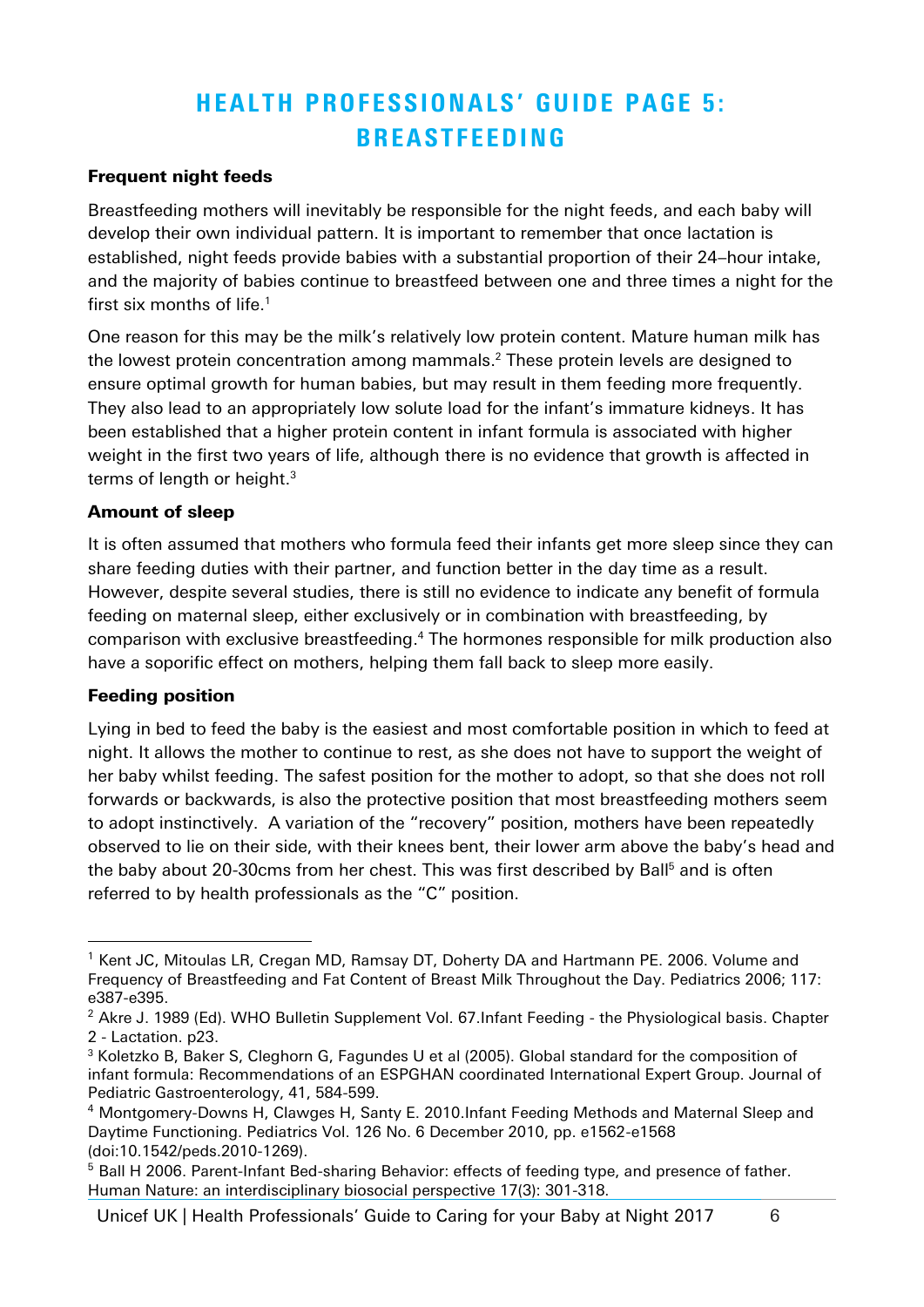### PARENTS' TEXT PAGE 6: BOTTLE FEEDING

# **BOTTLE FEEDING**

It is important to be organised in order to reduce disturbance when bottle feeding at night. Powdered milk is not sterile and can cause infections if made up in advance. Therefore you will need to make up feeds during the night. However, you can make this easier by having bottles and teats ready sterilised, the powder measured out and boiled water kept in a vacuum flask. The vacuum flask does not need to be sterilised but should be clean and only used for your baby. The water used to make the feed needs to be above 70°C. If the flask is full and securely sealed, the water will stay above 70°C for several hours.

You may also choose to use ready-to-feed milk at night.

Ask your midwife or health visitor for information on how to make up bottle feeds safely.

Never force your baby to take more than she needs in the hope that she will sleep for longer as this can cause her to become colicky and distressed and may result in her becoming overweight in the long term. Don't add cereal or any other substance to feeds as this is dangerous for your baby. Always follow manufacturers' guidelines with regard to amounts.

> Breastfeeding is the healthiest way to feed your baby. If you decide not to breastfeed or to stop breastfeeding, it is possible to restart. Giving infant formula to a breastfed baby will reduce your milk supply. You do not need to eat any special foods while breastfeeding, but it is a good idea for you, just like everyone else, to eat a healthy diet.

 $6\phantom{1}$ **CARING FOR YOUR BABY AT NIGHT**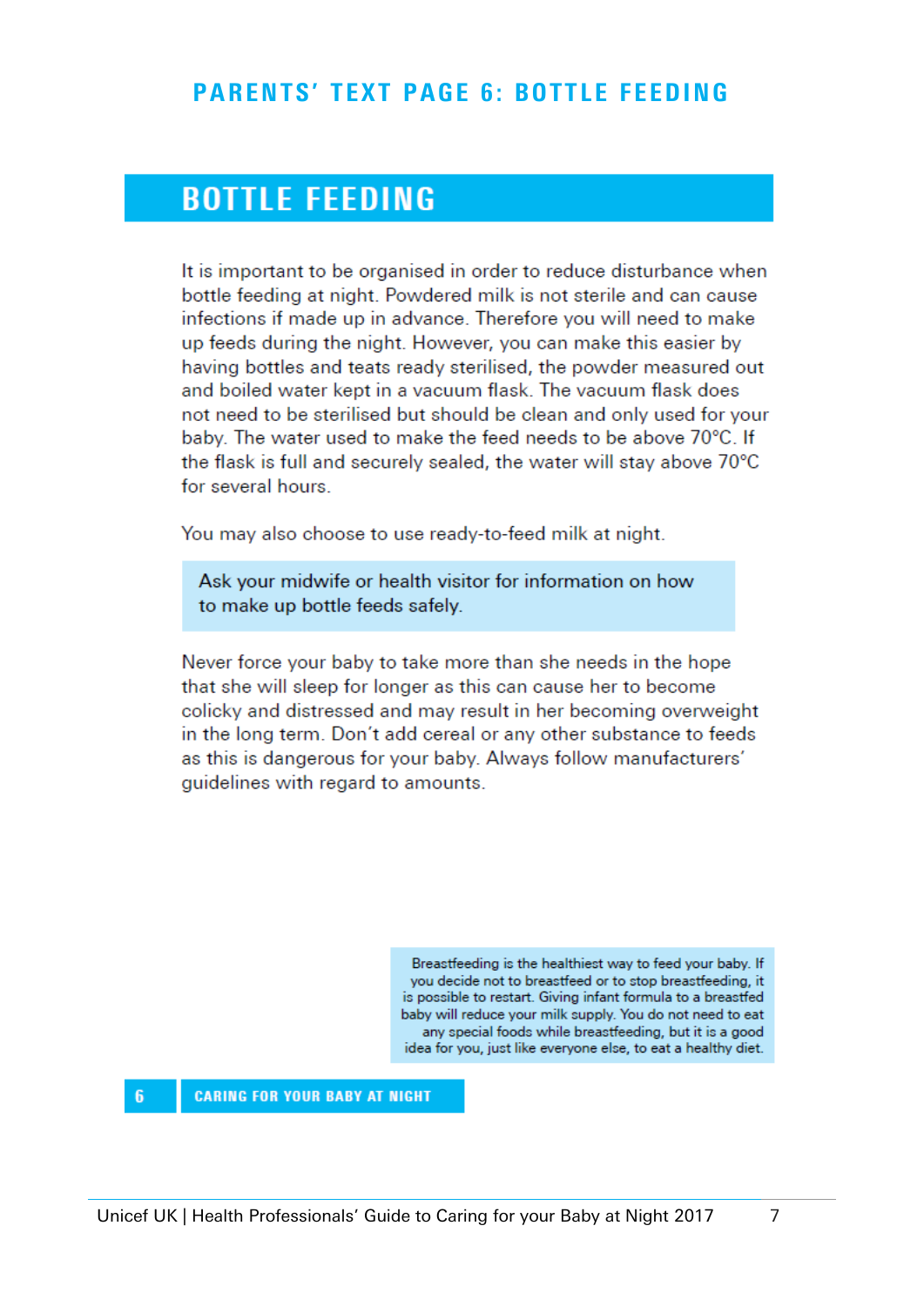# HEALTH PROFESSIONALS' GUIDE PAGE 6: BOTTLE **FEEDING**

#### BOTTLE FEEDING

For advice on making up feeds, parents should be referred to the **Department of Health leaflet** "Guide to [Bottle Feeding."](https://www.unicef.org.uk/babyfriendly/baby-friendly-resources/leaflets-and-posters/guide-to-bottle-feeding/)

All babies should be fed responsively regardless of their feeding method. Parents should be reassured that the information section on the tin or packet is just a guide and each baby will have individual needs.

The information on the formula tins or cartons often suggests feeding infants higher volumes of milk, less frequently, than is suggested by health professionals. Feeding babies responsively supports them to have more control over the amount they receive, which will in turn help them to develop better appetite control.

Newborn babies may take quite small volumes to start with, but by the end of the first week of life most babies will ask for approximately 150–200ml per kg per day – although this will vary from baby to baby – until they are six months old.

Parents may need to be advised against overfeeding, particularly against giving lots of milk in one feed in the hope that the baby will sleep longer between feeds.

For more information in this, refer to Unicef UK's [Guide for Parents who Formula Feed](https://www.unicef.org.uk/babyfriendly/baby-friendly-resources/leaflets-and-posters/simple-formula-guide-for-parents/) and [Responsive Feeding Infosheet.](https://www.unicef.org.uk/babyfriendly/baby-friendly-resources/guidance-for-health-professionals/implementing-the-baby-friendly-standards/further-guidance-on-implementing-the-standards/responsive-feeding-infosheet/)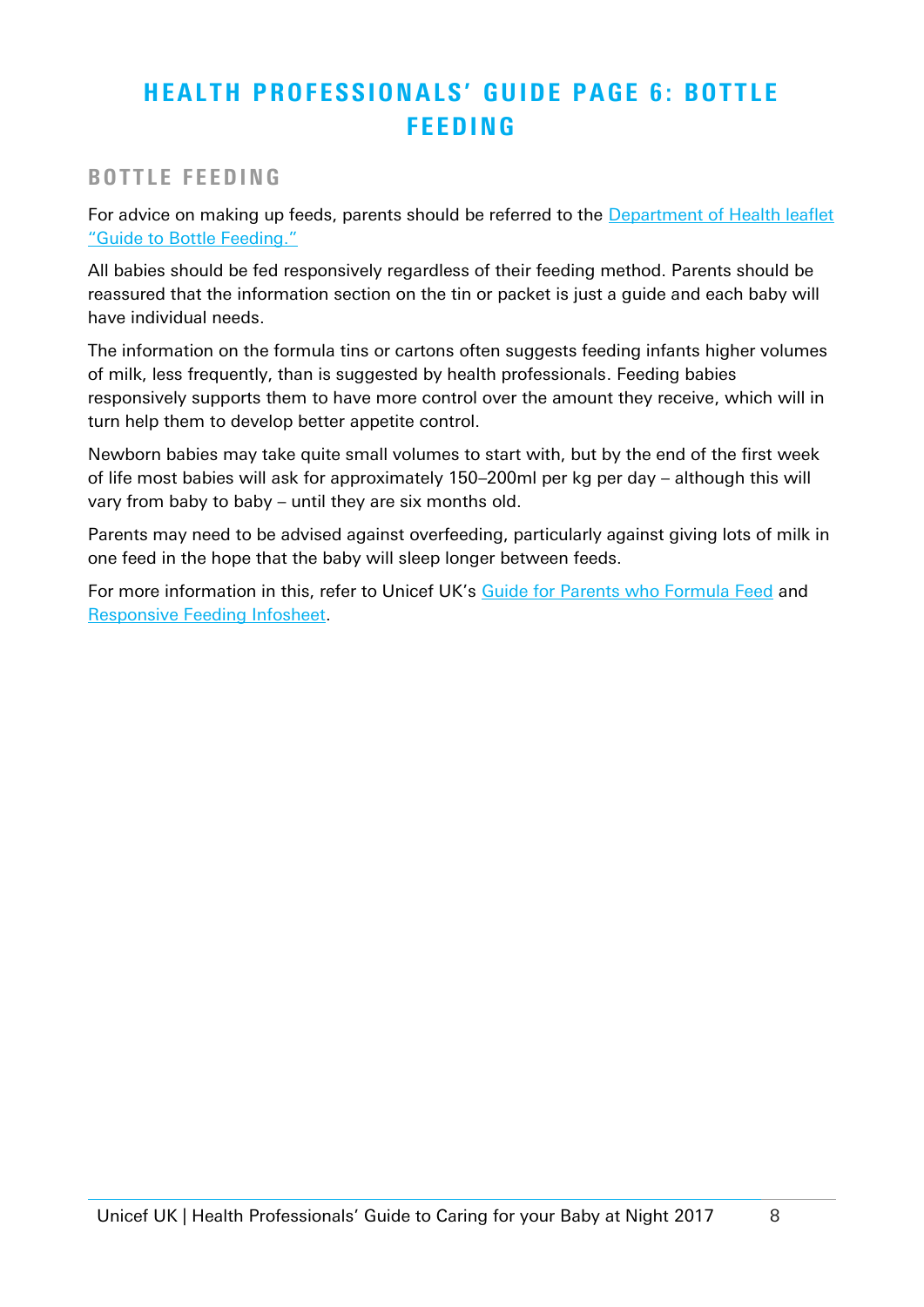# **PARENTS' TEXT PAGE 7: WHEN BABIES DON'T SETTLE**

# **WHEN BABIES DON'T SETTLE**

There may be times when your baby remains unsettled after feeds. Placing your baby in skin-to-skin contact with you and gently rocking can provide comfort. Your partner can help with this too.

If you are breastfeeding you can offer your breast again even if your baby has just fed. Babies find the suckling comforting and there is no risk of overfeeding a breastfed baby.

If you have had a particularly disturbed night, try to take time out to rest during the daytime. Visitors can wait - or help by taking over chores or looking after other children while you and your baby catch up on sleep.

If your baby is crying for long periods she may be ill and require a medical check.

**Skin-to-skin really** helped my baby to settle down. We enjoy the time together.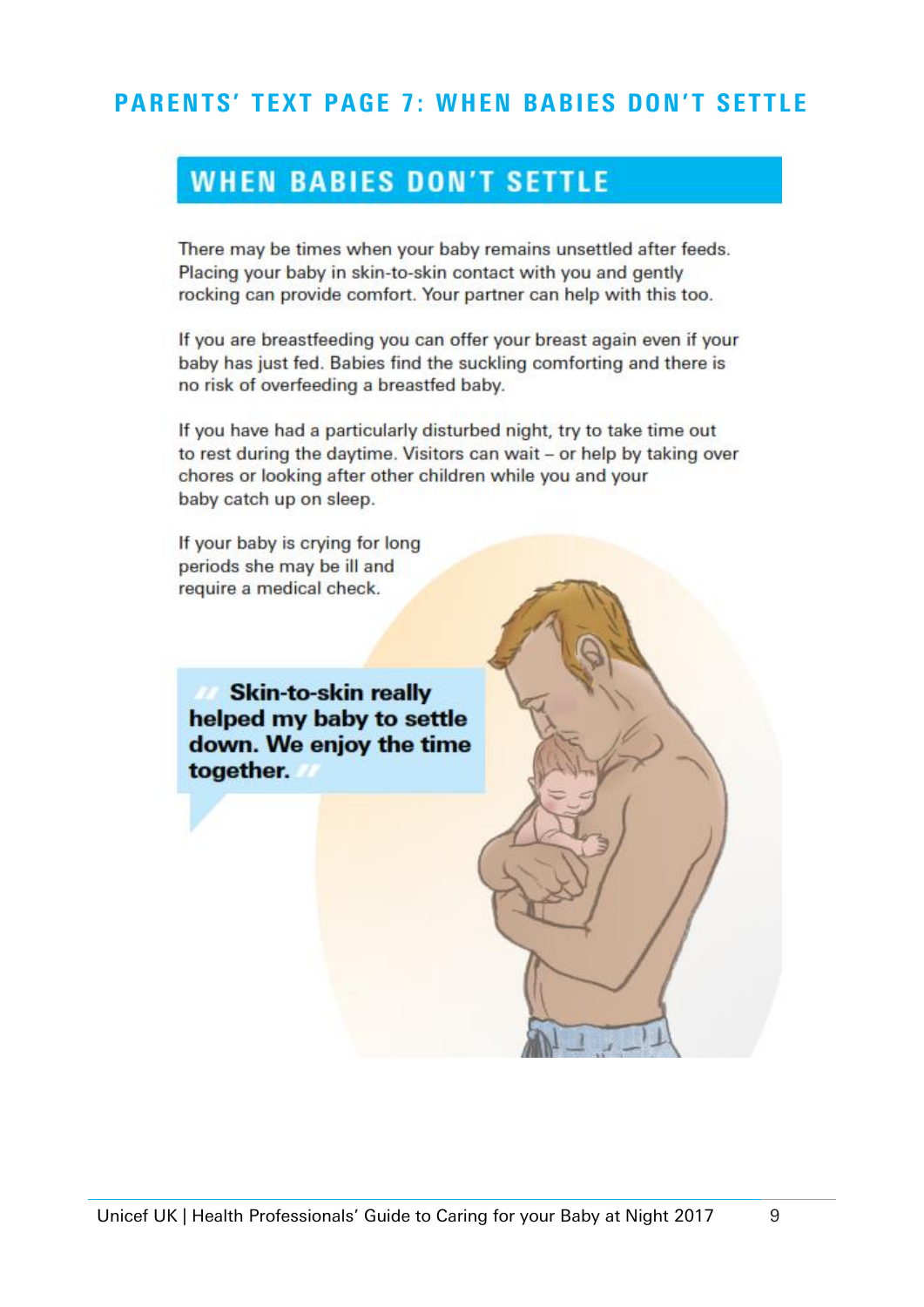# HEALTH PROFESSIONALS' GUIDE PAGE 7: WHEN BABIES DON'T SETTLE

#### WHEN BABIES DON'T SETTLE

Skin-to-skin contact, provided by either parent, can be helpful in settling a restless baby.<sup>1</sup>It is an excellent way for parents and babies to bond, and fathers can enjoy time with their baby in this way after a feed.

However, it is important for parents to be aware of safety issues. Skin-to-skin contact with either parent should be provided in circumstances in which there is no danger of falling asleep with the baby on a chair or sofa. Carrying the baby around or lying on the parental bed is safer than sitting or lying with the baby in a chair or on a sofa. $2$ 

#### LEAVING BABIES TO CRY

Leaving young babies to cry, at any time, but particularly in the belief that they can be "trained" not to wake at night, not only denies them the nourishment they need, but also risks the potential consequences of leaving them exposed for long periods to high levels of cortisol (the stress hormone) whilst still in infancy.<sup>3,4</sup> Evidence suggests that leaving babies to 'cry it out' may have a negative effect on the baby's growing brain, resulting in higher levels of anxiety and insecurity as they progress through childhood.<sup>5,6</sup> While there may still be some professionals who advocate variations of controlled crying for babies over six months of age, many would agree that this is inappropriate for younger babies.<sup>7</sup>

#### Further reading

Sue Gerhardt "Why love matters: how affection shapes a baby's brain" (Routledge, 2004) for an interpretation of the latest findings in neuroscience, psychology, psychoanalysis and biochemistry.

Margot Sunderland 'What every parent needs to know: the incredible effects of love, nurture and play on your child's development. (Dorling Kindersley 2007)

<sup>-</sup><sup>1</sup> Anderson GC, Moore E, Hepworth J, Bergman N. Early skin-to-skin contact for mothers and their healthy newborn infants (Cochrane Review). In: The Cochrane Library, Issue 2 2003. Oxford: Update Software.

<sup>&</sup>lt;sup>2</sup> Blair PS, Sidebotham P, Evason-Coombe C, Edmonds M, Heckstall-Smith EM, Fleming P. 2009. Hazardous cosleeping environments and risk factors amenable to change: case-control study of SIDS in south west England. BMJ. 2009 Oct 13; 339:b3666. doi: 10.1136/bmj.b3666.

 $3$  Gunnar MR, Donzella B Social regulation of the cortisol levels in early human development. Psychoneuroendocrinology. 2002 Jan-Feb;27(1-2):199-220.

<sup>4</sup> Bell SM, Ainsworth MD. Infant crying and maternal responsiveness. Child Dev. 1972 Dec;43(4):1171- 90.

<sup>&</sup>lt;sup>5</sup> Schore A. 1996. The experience-dependent maturation of a regulatory system in the orbital prefrontal cortex and the origin of developmental psychopathology. Development and Psychopathology (1996), 8: 59-87.

<sup>&</sup>lt;sup>6</sup> Blunden SL, Thompson KR, Dawson D. Behavioural sleep treatments and night time crying in infants: Challenging the status quo. Sleep Med Rev. 2011 Oct;15(5):327-34.

 $7$  St. James-Roberts I (2007) 'Infant crying and sleeping: helping parents to prevent and manage problems', Sleep Medicine Clinics 2, 363-375.

Unicef UK | Health Professionals' Guide to Caring for your Baby at Night 2017 10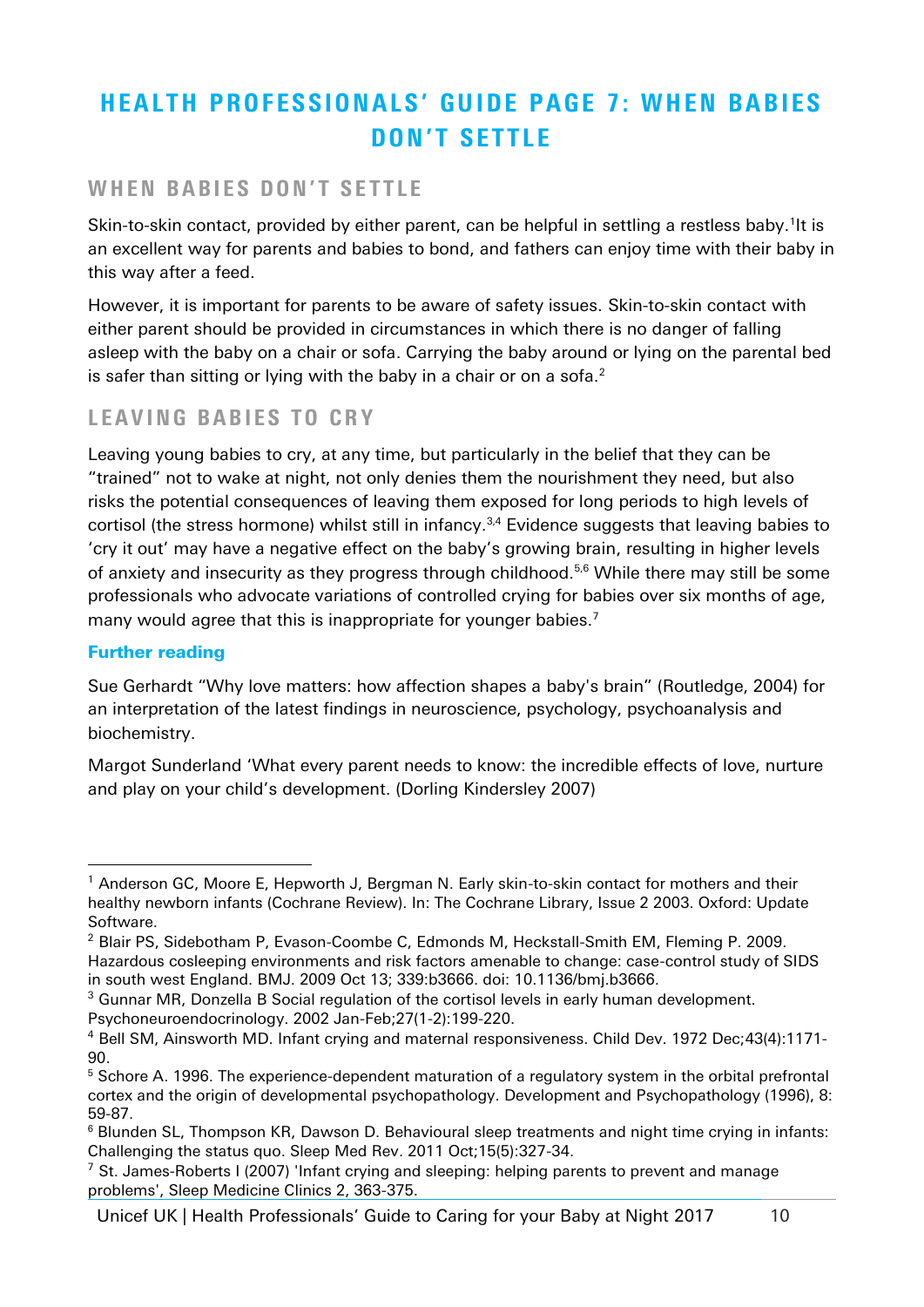# **PARENTS' TEXT PAGE 8: PUTTING YOUR BABY DOWN TO SLEEP**

# PUTTING YOUR BABY DOWN TO SLEEP

To keep your baby safe and to reduce the risk of sudden infant death (sometimes called cot death) always make sure:

- You put your baby down on her back to sleep, never on her front or side.
- **n** The cot is beside the parents' bed for at least the first six months.
- **n** The mattress is firm and flat soft beds, bean bags and sagging mattresses are not suitable.
- Your baby is not overdressed or covered with too much bedding (no more than you would use yourself).
- **n** The bedding must not be able to cover the baby's head.
- The room is not too hot (16-20°C is ideal).
- **n** The room where your baby sleeps is a smoke-free zone.



Download the health professionals' guide to this leaflet at unicef.uk/caringatnight

**CARING FOR YOUR BABY AT NIGHT**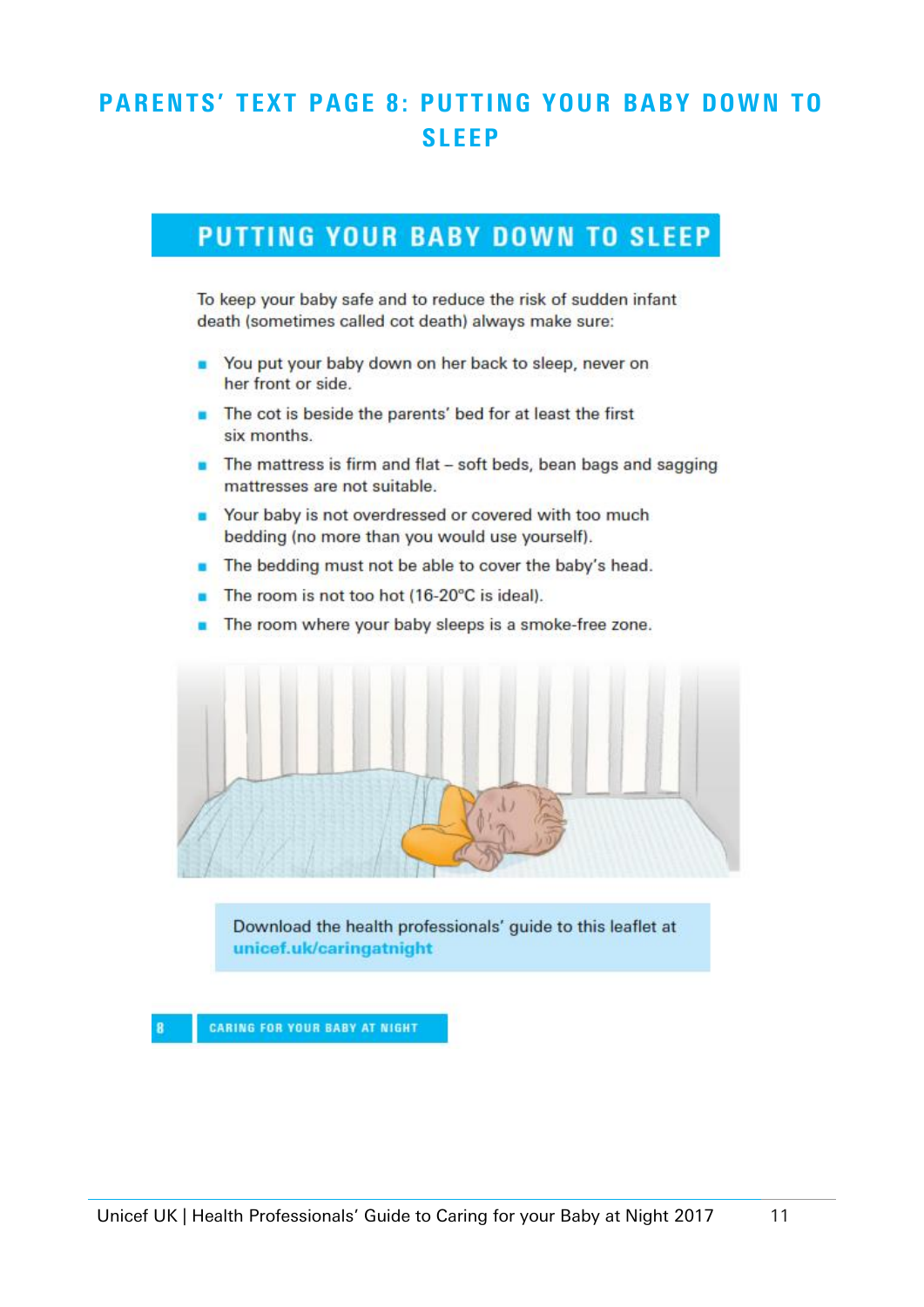# HEALTH PROFESSIONALS' GUIDE PAGE 8: PUTTING YOUR **BABY DOWN TO SLEEP**

#### Place the baby on his back to sleep

Epidemiological studies conducted over the last 30 years provide strong evidence of a relationship between SIDS and different infant care practices in the sleeping environment. Risk reduction strategies such as the 'Back to Sleep' campaign conducted in England in the early 1990's have led to more than a 75% reduction in the number of SIDS deaths and the same degree of reduction has been observed in many other countries conducting similar intervention strategies.<sup>1</sup> It is now fairly well established that one of the main reasons for this fall in the number of deaths is the advice given to parents to avoid placing their infants in the prone position. Further evidence after the 'Back to Sleep' campaign also suggests that placing infants on their side carries a degree of risk mainly because of the unstable nature of this position and possibility of the infant rolling prone. $^{\text{2}}$ 

#### <span id="page-11-0"></span>Keep the baby in the same room for the first six months

SIDS is one of the main causes of post neonatal infant death and often happens unobserved. Sleeping infants outside the parental bedroom in the first six months of life puts the infant at risk. Placing the cot next to the parental bed is associated with a reduced risk of SIDS.

#### Use a firm, flat mattress in the baby's cot

It is important that the mattress is firm and flat as both soft bedding<sup>[2](#page-11-0)</sup> and old mattresses<sup>3</sup> are associated with an increased risk.

#### Prevent overheating

-

Dressing the infant in too many layers, using duvets and thick quilts and having the sleeping environment too hot are all associated with an increased risk of SIDS. It is especially important that outdoor hats are not used indoors; the inability of young infants to easily control their own body temperature means that the head is an important area for heat regulatio[n](#page-11-0)/dissipation<sup>2</sup> and hats should be removed when the baby is sleeping indoors. Fortunately over the last two decades manufacturers of infant bedding have withdrawn many of the high tog items from the shelves, but it is still important to get the message across that infants should not be overheated. 4

Unicef UK | Health Professionals' Guide to Caring for your Baby at Night 2017 12

 $1$  Hauck FR, Tanabe KO. 2008. International trends in sudden infant death syndrome: stabilization of rates requires further action. Pediatrics. 2008 Sep;122(3):660-6.

<sup>&</sup>lt;sup>2</sup> Fleming PJ, Blair PS, Bacon C, Bensley D, Smith I, Taylor E, et al. 1996. Environment of infants during sleep and risk of the sudden infant death syndrome: results from 1993-5 case-control study for confidential inquiry into still- births and deaths in infancy. BMJ 1996; 313:191-5.

 $3$  Tappin D, Brooke H, Ecob R, Gibson A. 2002. Used infant mattresses and sudden infant death syndrome in Scotland: case-control study. BMJ. 2002 Nov 2;325(7371):1007.

<sup>4</sup> Blair PS, Sidebotham P, Berry PJ, Evans M Fleming PJ. 2006. Major changes in the epidemiology of Sudden Infant Death Syndrome: a 20 year population based study of all unexpected deaths in infancy. Lancet 2006;367(9507):314-9.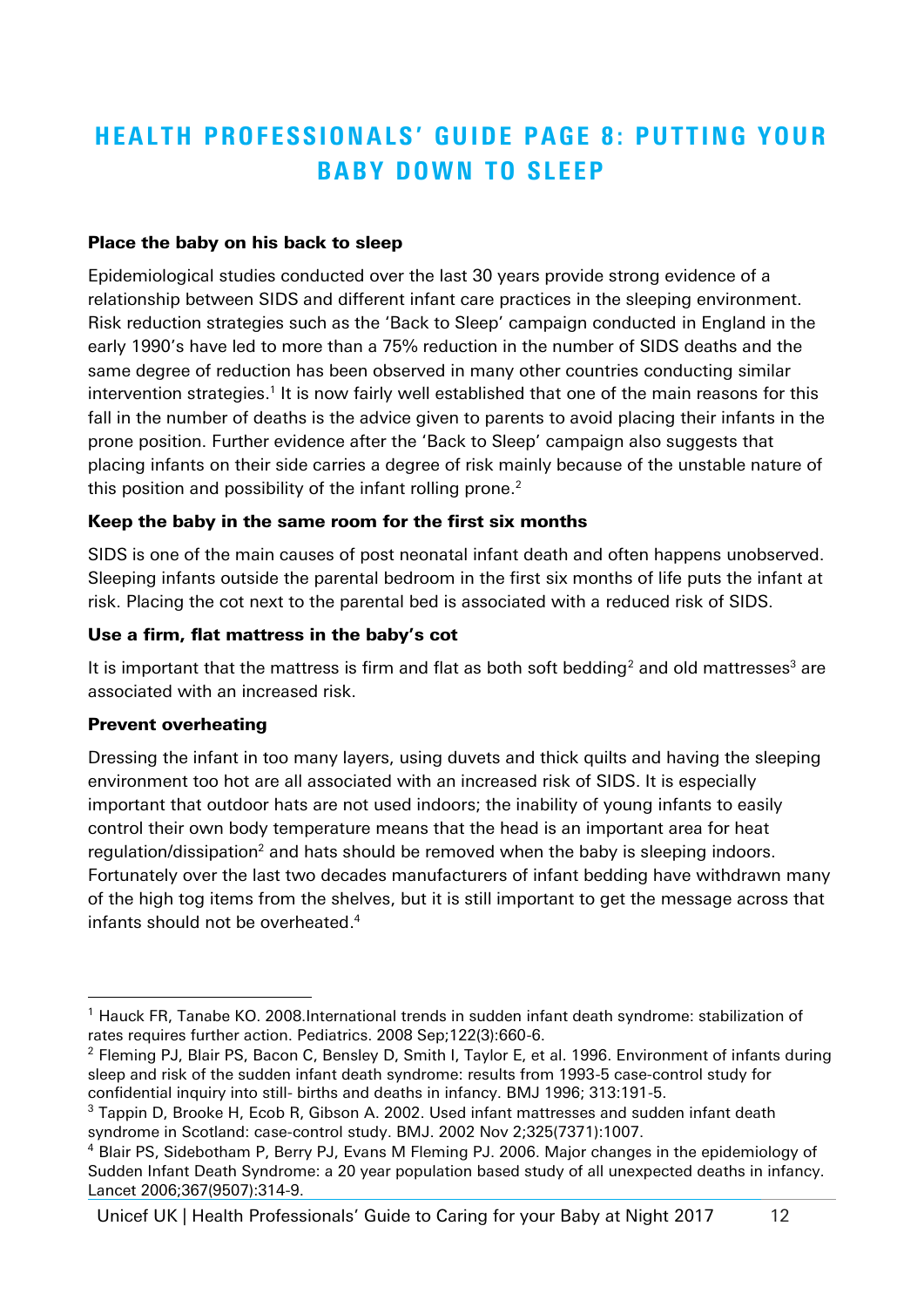#### Ensure the baby's head does not become covered

<span id="page-12-0"></span>Some SIDS infants have been discovered with the bedclothes covering the face and head and evidence is starting to emerge that using infant sleeping bags or placing the feet of the infant at the foot of the cot under a tucked cotton sheet reduce the possibility of head covering.<sup>5</sup>

#### Avoid cigarette smoke

-

There is also strong evidence that smoking both during and after pregnancy is associated with SIDS;<sup>[5,6](#page-12-0)</sup> therefore it is important that the baby sleeps in a smoke-free zone.

Unicef UK | Health Professionals' Guide to Caring for your Baby at Night 2017 13

<sup>5</sup> Blair PS, Sidebotham P, Evason-Coombe C, Edmonds M, Heckstall-Smith EM, Fleming P. 2009. Hazardous cosleeping environments and risk factors amenable to change: case-control study of SIDS in south west England. BMJ 2009;339:b3666. doi: 10.1136/bmj.b3666.

<sup>&</sup>lt;sup>6</sup> Blair PS, Fleming PJ, Bensley D, Bacon C, Smith I, Taylor E, Golding J, Berry J, Tripp J.1996. Smoking and the sudden infant death syndrome: results from 1993-5 case-control study for confidential inquiry into stillbirths and deaths in infancy. BMJ 1996;313:195-8.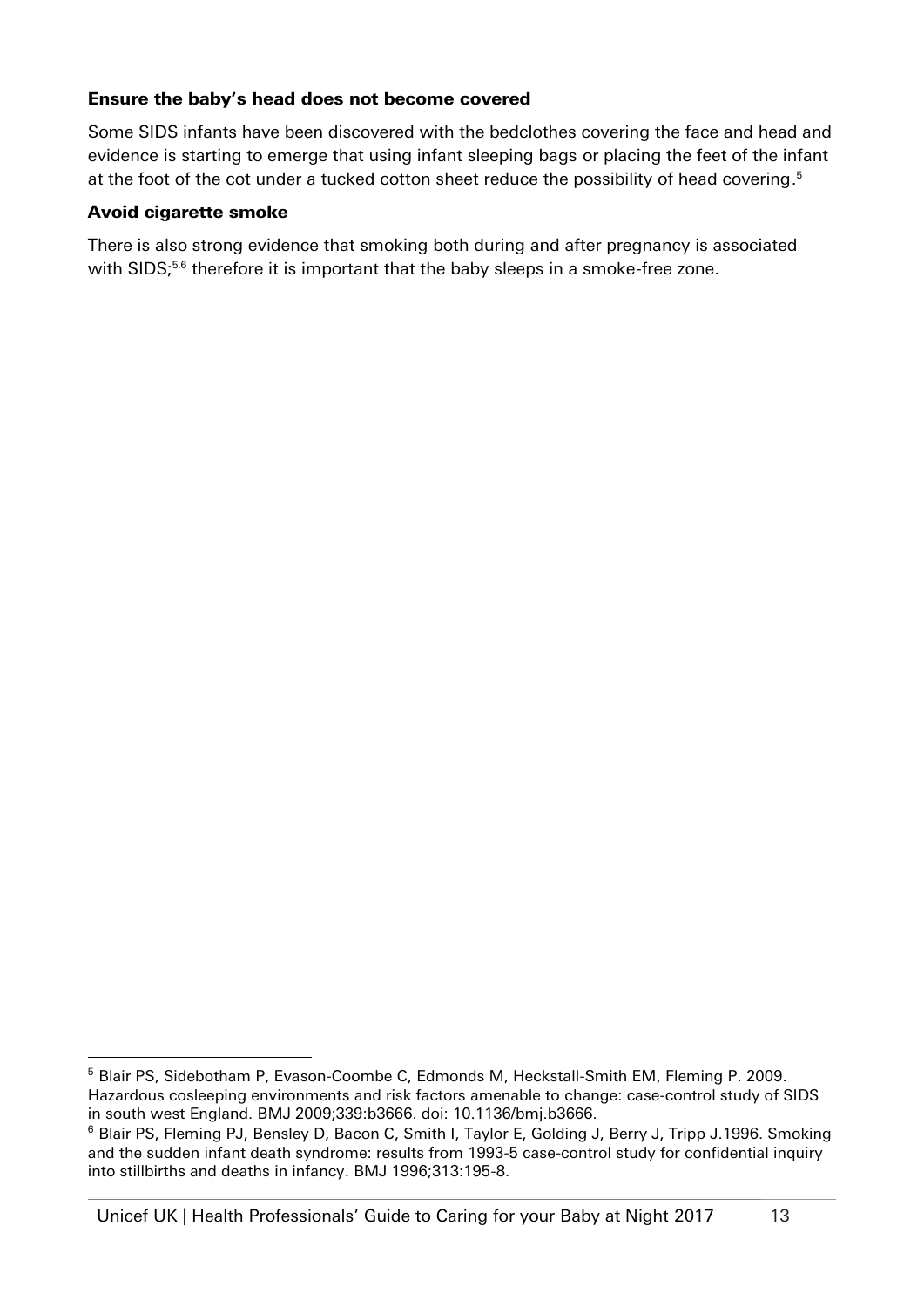#### **PARENTS' TEXT PAGES 9-10: IF YOU DECIDE TO SHARE A WITH YOUR BABY BED**

**Baby unwell?** It's natural and important to keep baby close to you

their risk of injury and sudden infant death.

if they are not well. Be careful not to overdress them or use too

many covers, especially if they are running a temperature.

# IF YOU DECIDE TO SHARE A BED WITH YOUR BABY

Some parents choose to sleep with their baby in bed and some fall asleep with their baby during the night while feeding and comforting whether they intend to or not. Therefore it is very important to consider the following points:

Keep your baby away from the pillows.

sure your baby's sleeping position is safe even when they are not at

Going on holiday or staying with family or friends? Make

home: bed positions, mattresses and duvets may not be the same

as at home.

Letting your partner sleep? If you feed baby in another room be aware that falling asleep with baby on a sofa or armchair increases

as you will be less responsive than normal. It's best to have another

adult on hand to help with baby if you have drunk alcohol or taken

drugs that make you less aware than normal.

Having an alcoholic drink? Don't have baby in your bed tonight

WHAT'S HAPPENING TONIGHT?

- Make sure your baby cannot fall out of bed or become trapped between the mattress and wall.
- Make sure the bedclothes cannot cover your baby's face or head.
- Don't leave your baby alone in the bed, as even very young babies can wriggle into a dangerous position.

# **BEWARE**

- It is not safe to bed-share in the early months if your baby was born very small or preterm.
- Do not sleep with your baby when you have been drinking any alcohol or taking drugs that may cause drowsiness (legal or illegal).
- Do not sleep with your baby if you or anyone else is a smoker.
- Do not put yourself in a position where you could doze off with your baby on a sofa or armchair.

**ABOUT UNICEF** 

you rest and minimise risk to your baby.

to your midwife or health visitor about feeding positions which help

greater the protection. Babies need to feed during the night so talk

Infant Death Syndrome (SIDS) and the more you breastfeed the

Remember breastfeeding protects your baby against Sudden

around the world. Unicef UK's Baby Friendly Initiative works with hospitals, in community healthcare settings and universities to help them protect, promote and support breastfeeding and to Unicef works in more than 190 countries to keep children safe strengthen mother-baby and family relationships. Visit unicef.org.uk/babyfriendly

# CARING FOR YOUR BABY AT NIGHT  $\overline{a}$

# UNICEF UK | BABY FRIENDLY INITIATIVE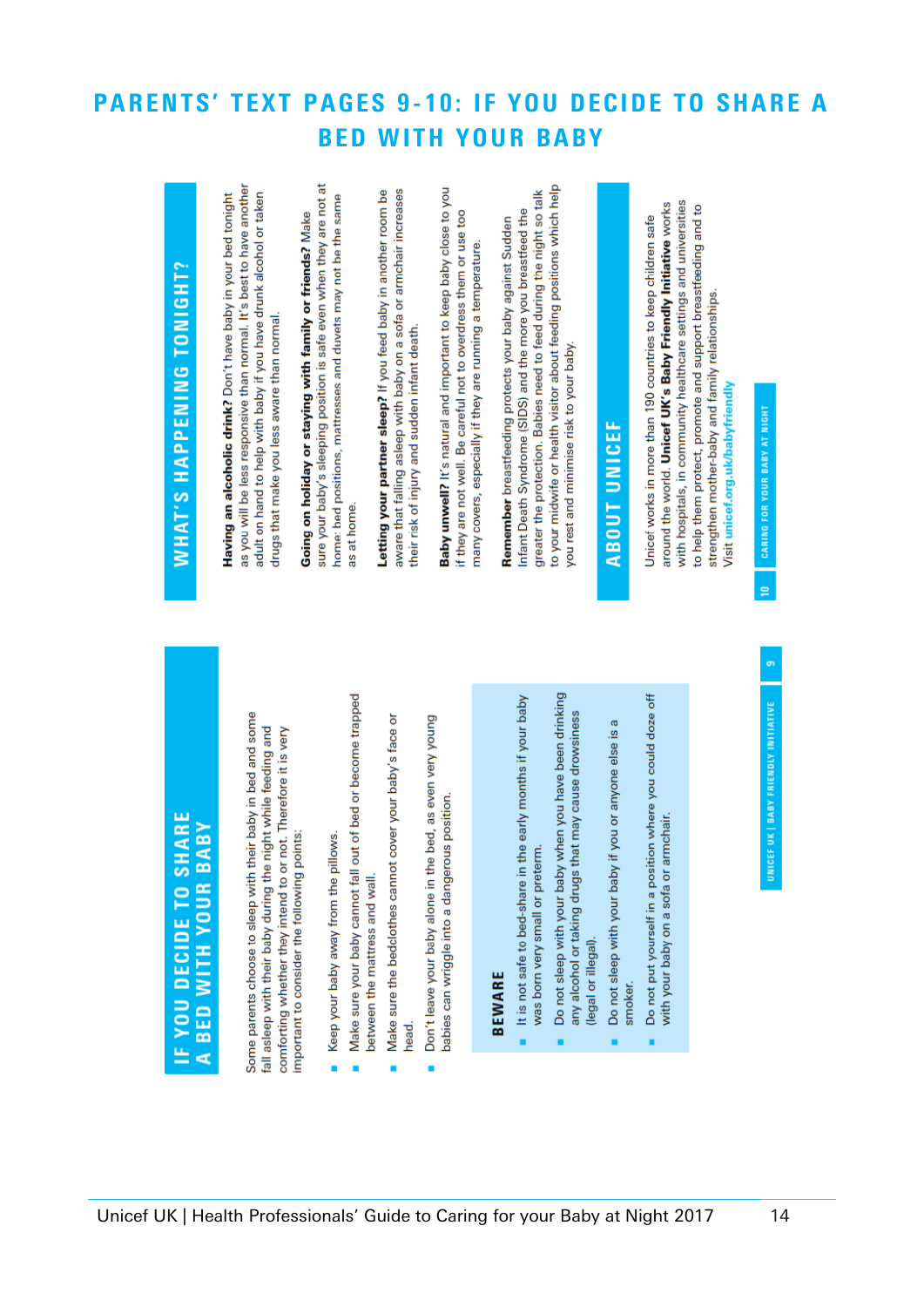# HEALTH PROFESSIONALS' GUIDE PAGES 9-10: IF YOU DECIDE TO SHARE A BED WITH YOUR BABY

#### BED- S H A R I N G

<span id="page-14-5"></span><span id="page-14-4"></span><span id="page-14-3"></span><span id="page-14-1"></span><span id="page-14-0"></span>Bed-sharing (the baby sleeping in the parental bed with one or both parents) is an ancient, and still common, worldwide cultural practice.<sup>1,2,3,4</sup> Although there is an association between bed-sharing and SIDS, increasingly the evidence suggests that it is not bed-sharing per se that is a risk factor, but the circumstances in which it occurs. 5,6 The 2014 NICE review of cosleeping and SIDS concluded it is not possible to say that 'co-sleeping causes SIDS' and so parents should be advised there is an 'association' rather than a 'risk'. NICE guidance (CG37)<sup>7</sup> uses the term 'co-sleeping' as they combined bed-sharing and sofa-sharing in their analyses. They conclude that co-sleeping by parents who are smokers, drink alcohol, use drugs, or who have a premature/low birthweight baby is more strongly associated with SIDS than when these factors are not involved. Separate analyses of UK data $^6$  $^6$  indicate that sleeping with a baby on a sofa is particularly strongly associated with SIDS.

However, there are advantages to bed-sharing for both the mother and baby that need to be taken into account.

#### Health monitoring

<span id="page-14-2"></span>Video studies in sleep labs and parental homes have shown that mothers frequently touch their babies, even when they are only half awake, monitoring the baby's temperature and relationship to the bedding.<sup>8</sup> Furthermore, mothers who usually sleep with their babies may be more likely to notice if their baby is unwell because of their proximity. 9

#### Sleep

Mothers who regularly bed-share in order to easily breastfeed through the night tend to sleep more lightly and are more easily roused in the presence of their infant than mothers who

<sup>-</sup><sup>1</sup> Nelson EA, Schiefenhoevel W, Haimerl F. Child care practices in non-industrialized societies. Pediatrics. 2000 Jun; 105(6):E75.

<sup>&</sup>lt;sup>2</sup> Blair PS, Ball HL. The prevalence and characteristics associated with parent-infant bed-sharing in England. Arch Dis Child. 2004 Dec;89(12):1106-10.

<sup>&</sup>lt;sup>3</sup> Ball, Helen L. 2007. Bed-sharing practices of initially breastfed infants in the first 6 months of life. Infant and Child Development 16(4): 387-401.

<sup>4</sup> Blair PS, Heron J, Fleming PJ. 2010. The relationship between bed-sharing and breastfeeding: A longitudinal population-based analysis. . Pediatrics 2010 Nov;126(5):e1119-26. Epub 2010 Oct 18.

<sup>5</sup> Blair PS, Sidebotham P, Evason-Coombe C, Edmonds M, Heckstall-Smith EM, Fleming P.2009. Hazardous cosleeping environments and risk factors amenable to change: case-control study of SIDS

in south west England. BMJ. 2009 Oct 13; 339:b3666. doi: 10.1136/bmj.b3666. <sup>6</sup> Blair PS, Sidebotham P, Pease A, Fleming PJ. Bed-Sharing in the absence of hazardous circumstances: Is there a risk of sudden infant death syndrome? An analysis from two case-control studies conducted in the UK. PLoS One. 2014 Sep 19;9(9):e107799. doi: 10.1371

<sup>7</sup> NICE guidance CG37: "Postnatal care up to 8 weeks after birth"

<https://www.nice.org.uk/guidance/CG37>

<sup>8</sup> Ball HL 2003. Breastfeeding, bed-sharing, and infant sleep. Birth, September 1, 2003; 30(3): 181-8.

<sup>&</sup>lt;sup>9</sup> Young J. 1999. Night-time behaviour and interactions between mothers and their infants at low risk for SIDS: a longitudinal study of room sharing and bedsharing. PhD thesis, Institute of Infant and Child Health, University of Bristol, 1999.<http://www.bristol.ac.uk/is/library/collections/theses.html>

Unicef UK | Health Professionals' Guide to Caring for your Baby at Night 2017 15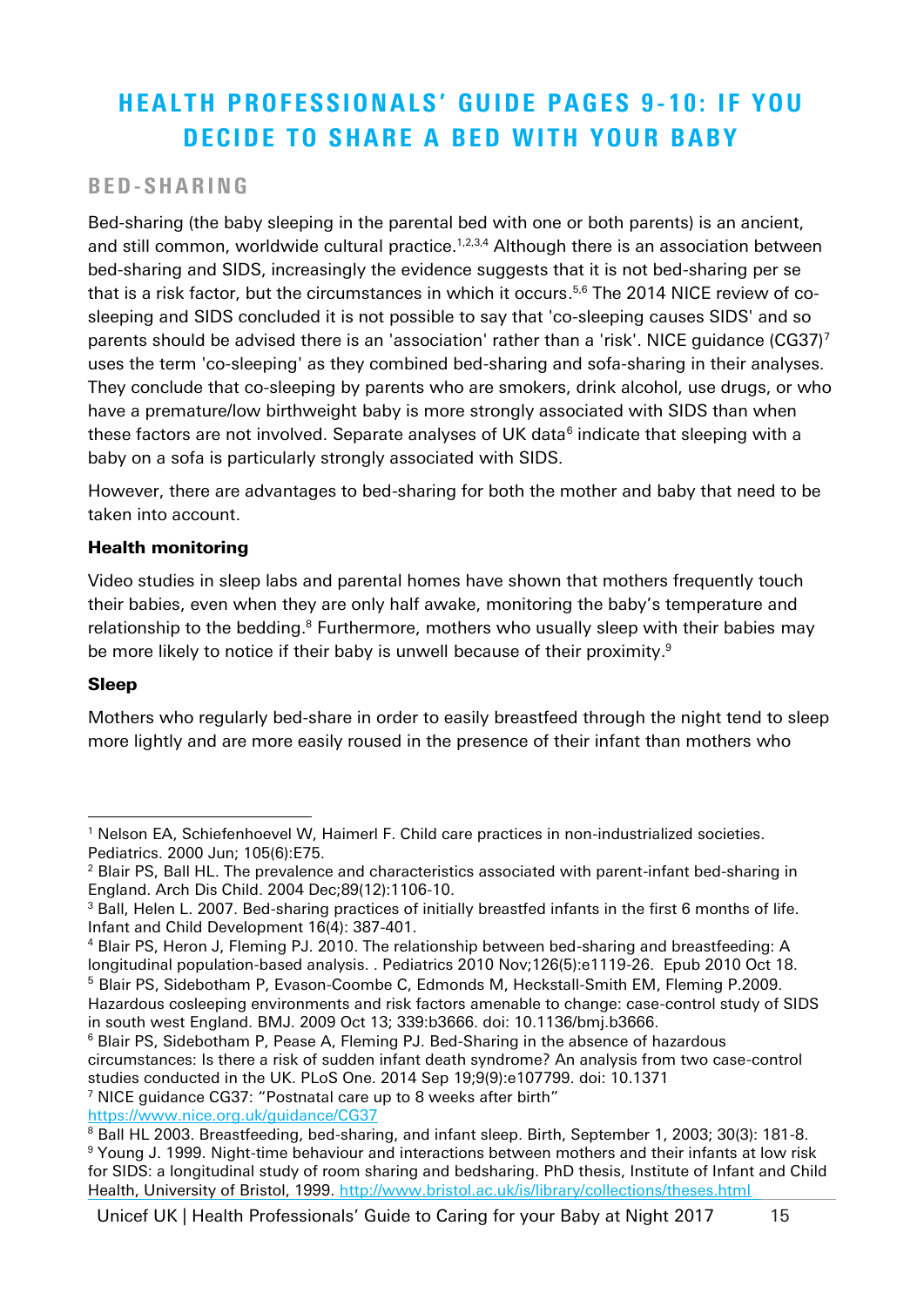rarely or never bed-share.<sup>10</sup> In spite of this, bed-sharing in order to breastfeed is associated with more restful maternal and infant sleep, partly due to the soporific effect of the lactation hormones.<sup>11,12,13</sup>

#### <span id="page-15-0"></span>Continued breastfeeding

Mothers who breastfeed and bed-share, especially those who bed-share early, are much more likely to breastfeed for longer.<sup>[4,](#page-14-1)[8,](#page-14-2)[12,1](#page-15-0)4</sup> "It is difficult to tease out whether bed-sharing facilitates breastfeeding or is a consequence of it, but a recent longitudinal study suggests there is a two-way interdependent temporal relationship." [4,1](#page-14-1)5

#### <span id="page-15-2"></span>Room sharing

Mothers who bed-share are more likely to follow the advice to keep the baby in the same room for the first six months of life. 16

#### Where will the baby sleep?

The question 'Where will the baby sleep?' is one that is usually considered and provisionally answered in the antenatal period, even if no formal discussion takes place between the pregnant woman and those providing care. However, what is anticipated and what actually happens may differ considerably. 17

<span id="page-15-1"></span>It is very clear that many pregnant women who do not intend to bed-share, nevertheless actually do so (intentionally) once their baby is a reality. 18,19 In the vast majority of cases both parents are sharing the bed with the baby. In England on any one particular night around 20%-30% of babies share the parental bed at some point during the night-time sleep[.](#page-14-3)<sup>2</sup>

It is also the case that a tired mother may take her baby into bed with her to breastfeed, intending to return the baby to her cot, and inadvertently fall asleep.

<sup>-</sup><sup>10</sup> Mosko S, Richard C, McKenna J. 1997. Maternal sleep and arousals during bedsharing with infants. Sleep. 1997 Feb; 20(2):142-50.

<sup>&</sup>lt;sup>11</sup> Quillin SI, Glenn LL.2004. Interaction between feeding method and co-sleeping on maternal-newborn sleep. J Obstet Gynecol Neonatal Nurs. 2004;33(5):580 –588.

<sup>&</sup>lt;sup>12</sup> McKenna JJ, Mosko SS et al. Bedsharing promotes breastfeeding. Pediatrics. 1997 Aug; 100(2 Pt 1):214-9.

<sup>&</sup>lt;sup>13</sup> Rudzik, A. E. F., & Ball, H. L. (2016). Exploring Maternal Perceptions of Infant Sleep and Feeding Method Among Mothers in the United Kingdom: A Qualitative Focus Group Study. Maternal and Child Health Journal, 20(1), 33–40.

<sup>&</sup>lt;sup>14</sup> Ball, H. L., Howel, D., Bryant, A., Best, E., Russell, C., & Ward-Platt, M. (2016). Bed-sharing by breastfeeding mothers: Who bed-shares and what is the relationship with breastfeeding duration? Acta Paediatrica, International Journal of Paediatrics, 1–7. http://doi.org/10.1111/apa.13354

<sup>&</sup>lt;sup>15</sup> Vennemann M M, Bajanowski T, Brinkmann B, Jorch G, Yücesan K, Sauerland C, Mitchell E A and the GeSID Study Group (2009) Does Breastfeeding Reduce the Risk of Sudden Infant Death Syndrome? PEDIATRICS Vol. 123 No. 3 March 2009, pp. e406-e410.

 $16$  Buckley P, Rigda RS, Mundy L, McMillen IC. 2002. Interaction between bed-sharing and other sleep environments during the first six months of life. Early Hum Dev. 2002 Feb; 66(2):123-32.

<sup>&</sup>lt;sup>17</sup> Ball H L, Hooker E, Kelly PJ.1999. Where will the baby sleep? Attitudes and practices of new and experienced parents regarding co-sleeping with their new-born infants. American Anthropologist 101(1): 143-151.

<sup>&</sup>lt;sup>18</sup> Hooker E, Ball HL, Kelly PJ. (2001) Sleeping like a baby: attitudes and experiences of bedsharing in Northeast England. Medical Anthropology 19: 203-22.

<sup>&</sup>lt;sup>19</sup> McKenna JJ, Volpe LE. 2007 Sleeping with baby: An internet-based sampling of parental experiences, choices, perceptions, and interpretations in a western industrialized context. Infant Child Dev 2007; 16: 359-85.

Unicef UK | Health Professionals' Guide to Caring for your Baby at Night 2017 16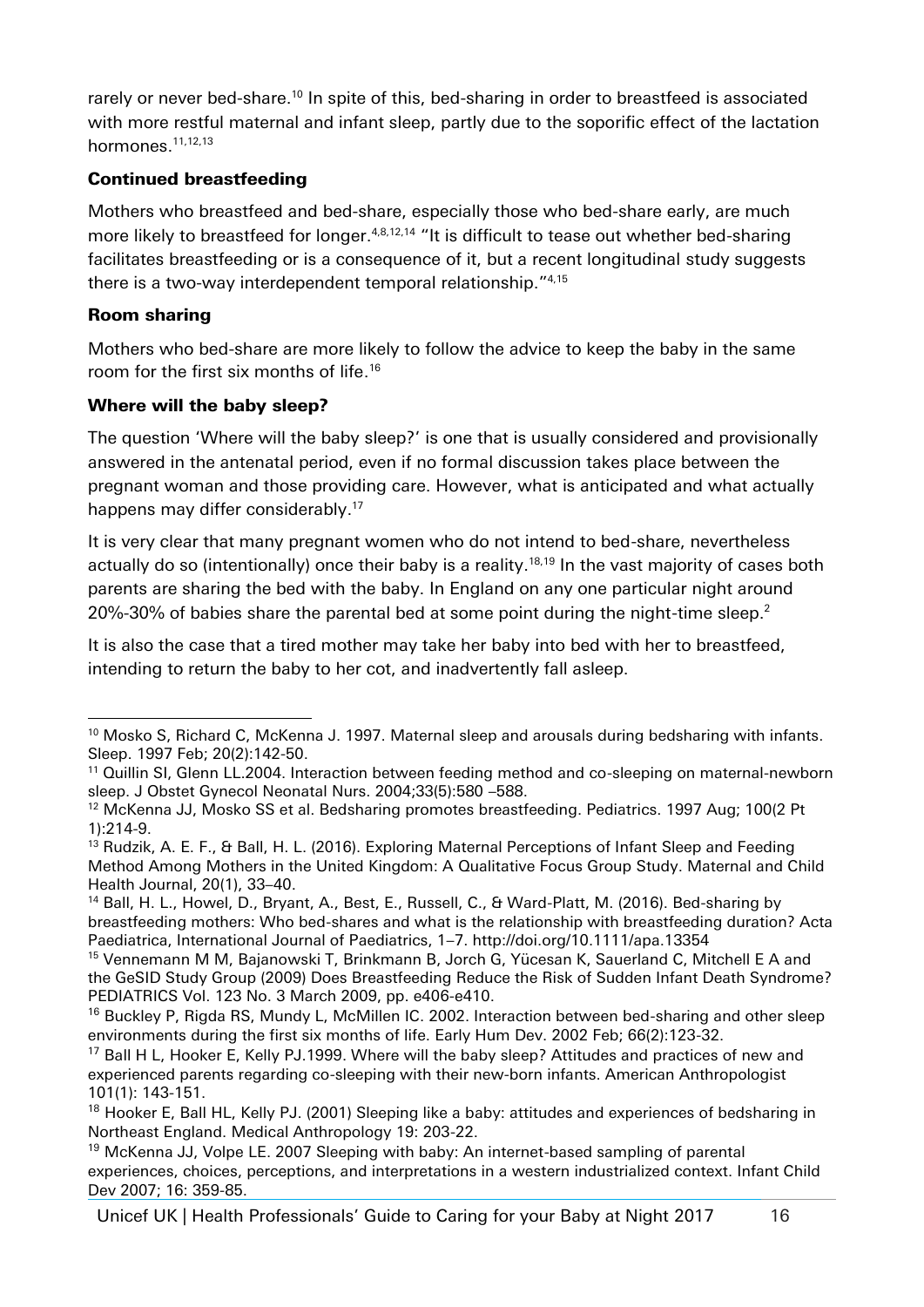In addition, mothers from many non-UK countries have a cultural tradition of sleeping with their babies, but tend not to discuss this with their midwife or health visitor for fear of disapproval.<sup>20,21</sup> Although some immigrant groups are well known to have very low rates of SIDS in the UK, they are not necessarily aware of the potential hazards of UK-style beds, Western bedding, or centrally-heated houses. <sup>22</sup> Some groups may have a higher prevalence of smoking or other potential issues that need to be considered, and where families are sleeping in temporary accommodation they may need help in ensuring the baby has a safe sleep location. Thus all parents should have the opportunity to discuss the ways in which they might care for their baby at night as soon as possible after the birth and at the latest before they leave the hospital, (if that is where they have given birth).

#### The bed-sharing discussion

It is in no-one's interest to avoid this discussion with the mother on the grounds that it is complex, or to only discuss it once the mother reports that she has already slept with her baby in bed. (One would not apply the same thinking to teaching a child how to cross a road). In fact, NICE recommend[s](#page-14-4)<sup>7</sup> that health professionals acknowledge that co-sleeping may happen intentionally or unintentionally, and should discuss this with parents to empower them to consider their individual circumstances and make an informed decision.

Furthermore, if parents who have found bed-sharing an effective option fear the disapproval of health professionals, they are likely to conceal this fact. [17](#page-15-1)

What is becoming clear is that sharing a bed results in complex interactions between mothers and babies that are completely different from isolated sleeping, <sup>23</sup> and that bed-sharing takes place for a wide variety of different reasons, which include convenience, ideology, enjoyment, necessity and anxiety. [8,2](#page-14-2)4

Thus, irrespective of one's personal beliefs,<sup>25</sup> taking up the simplistic position of regarding bed-sharing as either 'safe' or 'unsafe' without considering the particular circumstances in which bed-sharing occurs, is unhelpful, may undermine parents, and is likely to put babies at risk. 26

Blanket 'permission' may expose infants to the hazards associated with parental smoking or incapacity due to alcohol or drug use.

Unicef UK | Health Professionals' Guide to Caring for your Baby at Night 2017 17

<sup>-</sup><sup>20</sup> Crane, D., & Ball, H. L. (2016). A qualitative study in parental perceptions and understanding of SIDSreduction guidance in a UK bi-cultural urban community. BMC Pediatrics, 16(1), 23. http://doi.org/10.1186/s12887-016-0560-7

 $21$  Ball HL, Moya E, Fairley L et al (2011) Infant care practices related to sudden infant death syndrome in South Asian and White British families in the UK. Paediatric and Perinatal Epidemiology. DOI: 10.1111/j.1365-3016.2011.01217.x

<sup>&</sup>lt;sup>22</sup> Ball, H. L., Mova, E., Fairley, L., Westman, J., Oddie, S., & Wright, J. (2012). Bed- and sofa-sharing practices in a UK biethnic population. Pediatrics, 129(3), e673–81. http://doi.org/10.1542/peds.2011- 196

 $23$  Mosko S, Richard C, McKenna J. (1997). Infant arousals during mother-infant bed-sharing: implications for infant sleep and sudden infant death syndrome research. Pediatrics 100(5):841-9.

<sup>&</sup>lt;sup>24</sup> Ball HL. (2002) Reasons to bed-share: why parents sleep with their infants. Journal of Reproductive and Infant Psychology 20(4): 207-21.

<sup>&</sup>lt;sup>25</sup> Mitchell E. 2010. Bed-sharing and the Risk of Sudden Infant Death: Parents Need Clear Information. Current Pediatric Reviews, 2010, 6, 63-66 63.

 $26$  Ball, H L. (2009) Bed-sharing and co-sleeping : research overview., NCT New Digest., 48 . pp. 22-27.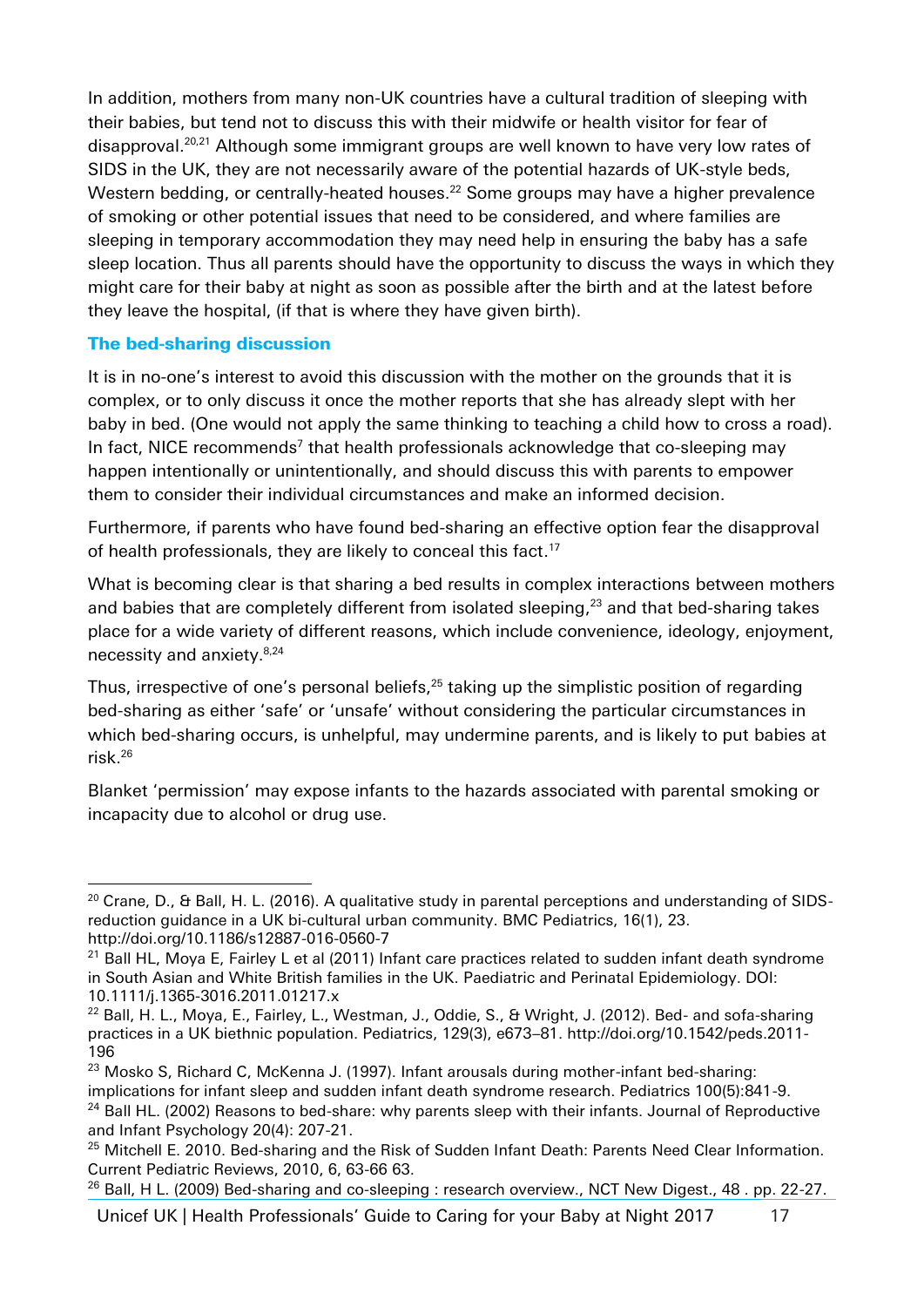<span id="page-17-1"></span>Blanket 'prohibition' may constrain cultural practices, impose economic hardship, undermine breastfeeding, or otherwise inadvertently compromise infant health; <sup>27</sup> by, for example, leading parents to swap bed-sharing for a more dangerous practice, such as sofa-sharing.

<span id="page-17-0"></span>Undermining breastfeeding will expose the baby to the nutritional, immunological and developmental risks of not breastfeeding,<sup>28,29,30</sup> as well as (ironically) increasing the incidence of SIDS. [29,](#page-17-0)[15](#page-15-2) Health professionals thus need to ensure that the advice they give to the breastfeeding mother does nothing to compromise breastfeeding without a robust risk/benefit analysis of the evidence for that particular mother's circumstances.

Telling adults that they must or must not behave in a certain way is rarely successful. It can induce guilt, secrecy and possibly anger towards third parties who are perceived as disapproving.<sup>[17,](#page-15-1)[27](#page-17-1)</sup> A recent trial from the US suggests that such an approach can increase the practice of bed-sharing rather than decrease it.<sup>31</sup> For more information on this, see Unicef UK's [Co-Sleeping and SIDS: A Guide for Health Professionals.](https://www.unicef.org.uk/babyfriendly/baby-friendly-resources/leaflets-and-posters/co-sleeping-and-sids/)

In recognition of all this, the Unicef UK Baby Friendly Initiative has for some time been working to assist health professionals to discuss bed-sharing with parents so that risks can be identified and minimised, rather than attempting to promote restrictions which cannot be applied in parents' everyday lives. This approach is now recommended by NICE in their guidance on co-sleeping and SIDS.<sup>32</sup>

<span id="page-17-2"></span>Two studies from the UK<sup>[5,3](#page-14-5)3</sup> have highlighted specific circumstances during the last sleep that have put the co-sleeping infant at risk. These include the parental consumption of alcohol in the hours leading up to the sleep, the parental use of sleep-inducing drugs, legal or illegal, prior to the sleep, if one or both parents are smokers and the use of a sofa to sleep with the infant.

In the absence of these hazardous circumstances the number of co-sleeping SIDS deaths was no more than expected in the general population; in fact, it was slightly less.

The fact that some of the circumstances around how and where a baby sleeps may be modifiable has important implications in terms of social policy and health education, [33](#page-17-2) but health professionals should not attempt to modify parental decisions about infant sleep other than on good evidence.

<sup>32</sup> NICE guidance CG37: "Postnatal care up to 8 weeks after birth" <https://www.nice.org.uk/guidance/CG37>

Unicef UK | Health Professionals' Guide to Caring for your Baby at Night 2017 18

<sup>-</sup> $27$  O'Hara MA. (2001) Evidence supports respecting informed parental preference. West J Med 174:301.

<sup>&</sup>lt;sup>28</sup> Heinig MJ, Dewey KG. 1996. Health advantages of breast feeding for infants: a critical review. Nutr Res Rev.1996 Jan;9(1):89-110.

 $^{29}$  Ip S et al (2007) Breastfeeding and Maternal Health Outcomes in Developed Countries. AHRQ Publication No.07-E007. Rockville, MD: Agency for Healthcare Research and Quality.

 $30$  Horta B.L. et al (2007) Evidence on the long-term effects of breastfeeding. WHO.

<sup>&</sup>lt;sup>31</sup> Moon RY, Mathews A, Joyner BL, Oden RP, He J, McCarter R. Health Messaging and African-American Infant Sleep Location: A Randomized Controlled Trial. J Community Health. 2016 Jul 28. [Epub ahead of print].

<sup>33</sup> Blair PS, Fleming PJ, Smith IJ, Ward Platt M, Young J, Nadin P, Berry PJ, Golding J. (1999) Babies sleeping with parents: case-control study of factors influencing the risk of the sudden infant death syndrome. BMJ 319:1457-62.